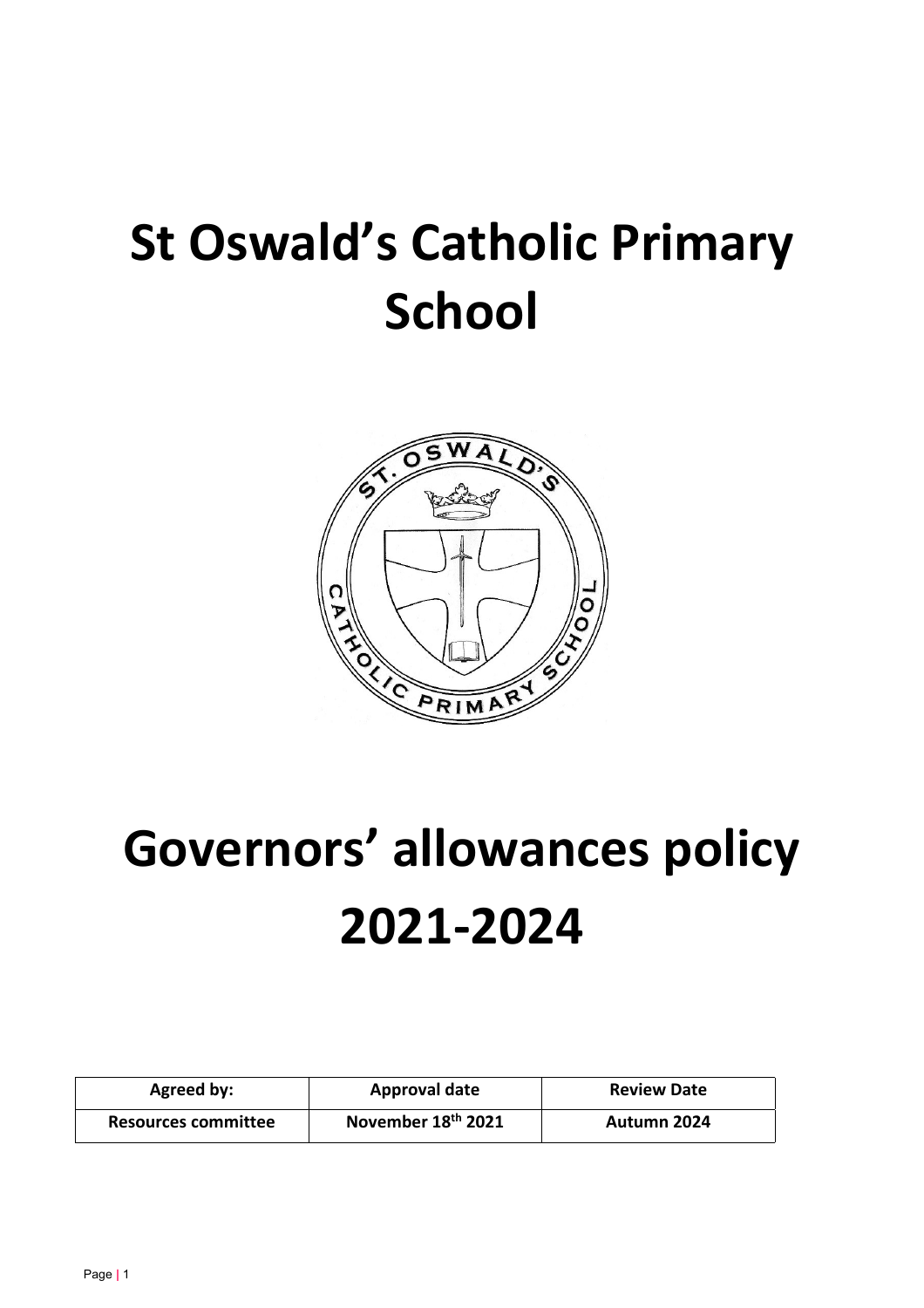#### **Mission Statement**

This is St Oswald's Catholic Primary School's policy for Governor's Allowances and is set within the context of the whole school aims and Mission Statement:



*"Together with Jesus, we will learn and Grow in Faith".*

#### **1. Aims**

The governing board has decided to pay reasonable allowances from the school's delegated budget to cover any costs that board members incur through carrying out their duties.

This policy sets out the terms on which such allowances will be paid.

By adopting this policy, we will ensure that no member of the community is prevented from becoming a governor on the grounds of cost.

#### **2. Legislation and guidance**

The Governance Handbook (section 4.7.1, paragraph 63) says that boards in maintained schools with a delegated budget can choose whether or not to pay allowances to board members. Where they choose to do so, it must be in accordance with a policy or scheme.

The legislation on governors' allowances is set out in the the School Governance (Roles, Procedures and Allowances) (England) Regulations 2013, part 6.

#### **3. Overview**

Members of the governing board may claim allowances to cover expenditure necessary to enable them to perform their duties.

This does **not** include an attendance allowance, or payment to cover loss of earnings.

Members of the governing board may claim allowances by completing a claim form (see appendix 1) and submitting it to Mr Ian Strom SBM

Allowances will only be paid on the provision of a receipt, and will be limited to the amount shown on the receipt.

Members of the governing board may claim for:

- > Childcare
- Care for elderly or dependent relatives
- Extra costs incurred because they have a special need or English as a second language
- > Travel and subsistence costs
- Telephone charges, photocopying, postage, stationery, etc.
- > Other justifiable allowances

Claims will be paid in arrears on a case-by-case basis. Reimbursable costs should be agreed in principle by Resources Committee **before** they are incurred.

The chair of governors (or the vice-chair, where appropriate) may investigate claims that appear excessive or inconsistent. All claims will be subject to an independent audit.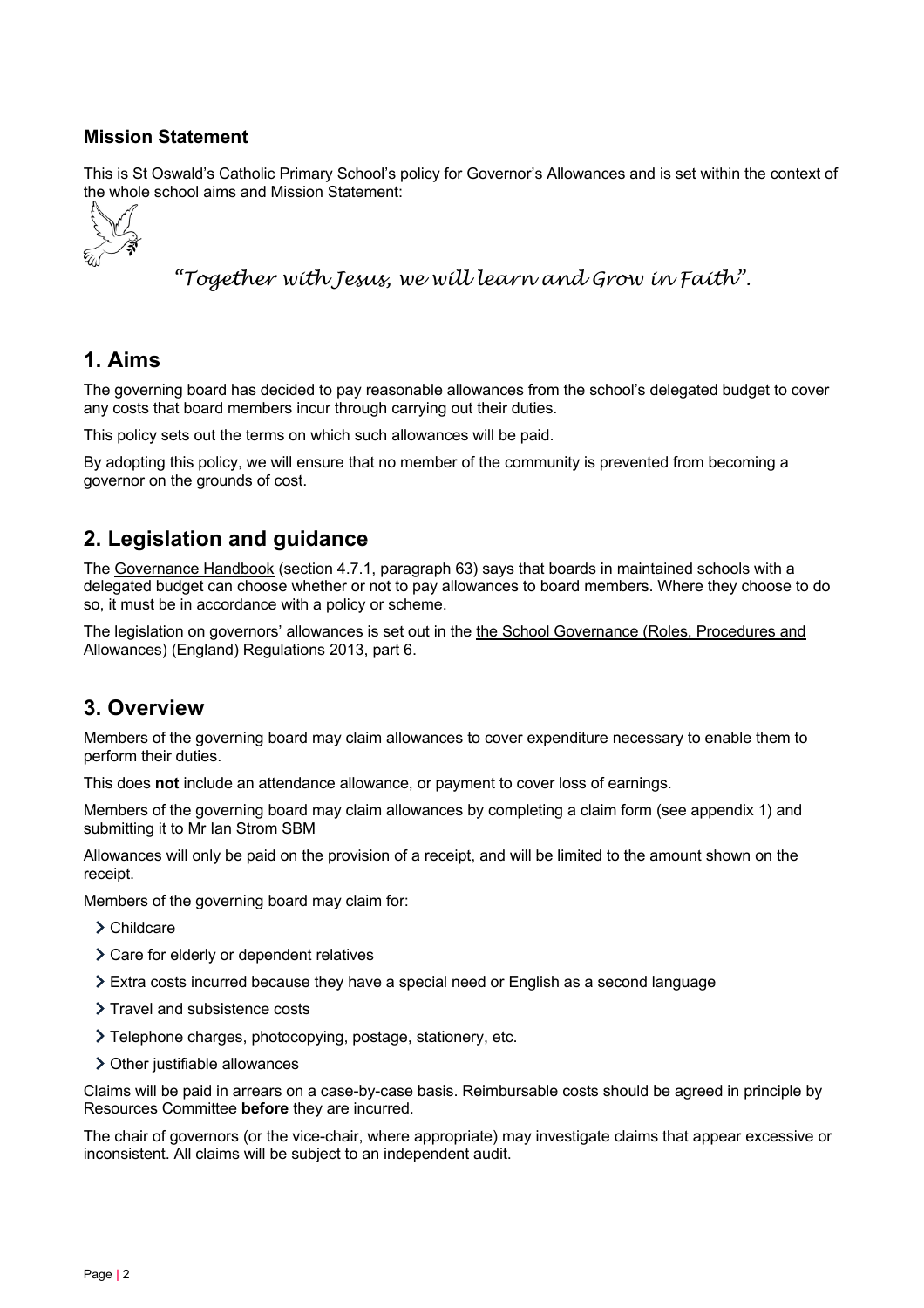Travel expenses where a governor uses their own vehicle must not exceed the HM Revenue and Customs (HMRC) approved mileage rates (see appendix 2).

#### **4. Monitoring arrangements**

This policy will be reviewed every four years by the Resources Committee Any amendments will be presented at a meeting of the full governing board.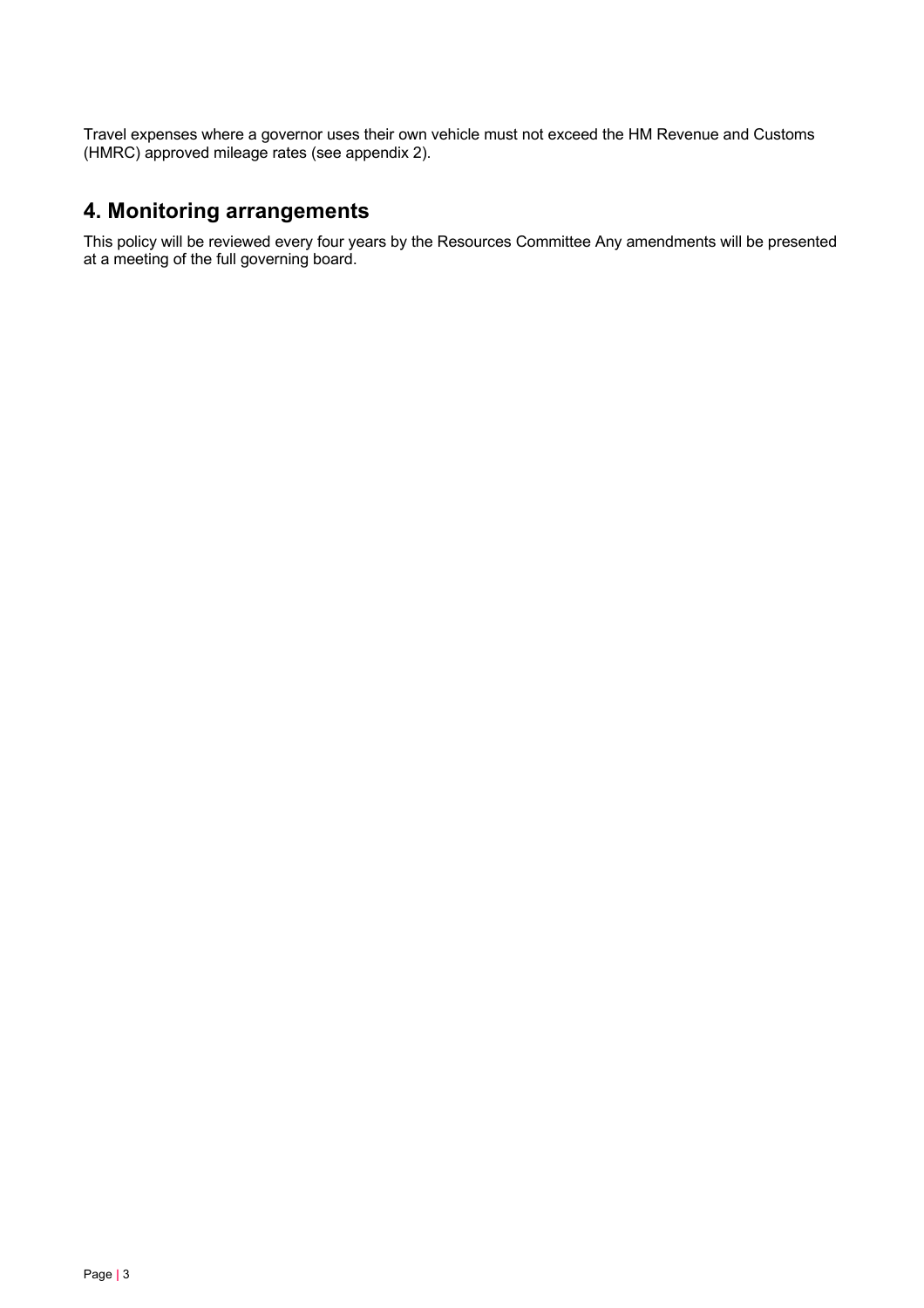## **Appendix 1: governor claim form**

 $\overline{a}$ 

| <b>St Oswald's Catholic Primary School</b>                                                                                                                     |   |  |
|----------------------------------------------------------------------------------------------------------------------------------------------------------------|---|--|
| <b>Governor claim form</b>                                                                                                                                     |   |  |
| Name:                                                                                                                                                          |   |  |
| Address:                                                                                                                                                       |   |  |
| Claim period:                                                                                                                                                  |   |  |
| I claim the total sum of £___________ for governor expenses as detailed below. I have attached<br>relevant receipts to support my claim.                       |   |  |
|                                                                                                                                                                |   |  |
|                                                                                                                                                                |   |  |
| <b>EXPENSE TYPE</b>                                                                                                                                            | £ |  |
| Childcare                                                                                                                                                      |   |  |
| Care arrangements for dependent relatives                                                                                                                      |   |  |
| Support for a special need or English as a second language                                                                                                     |   |  |
| Travel or subsistence                                                                                                                                          |   |  |
| Telephone charges, photocopying, postage or stationery                                                                                                         |   |  |
| Other (please specify)                                                                                                                                         |   |  |
| <b>Total expenses claimed</b>                                                                                                                                  |   |  |
| This form should be submitted to Mr Ian Strom along with any relevant receipts.<br>The form should be submitted within a month of the expenses being incurred. |   |  |
|                                                                                                                                                                |   |  |